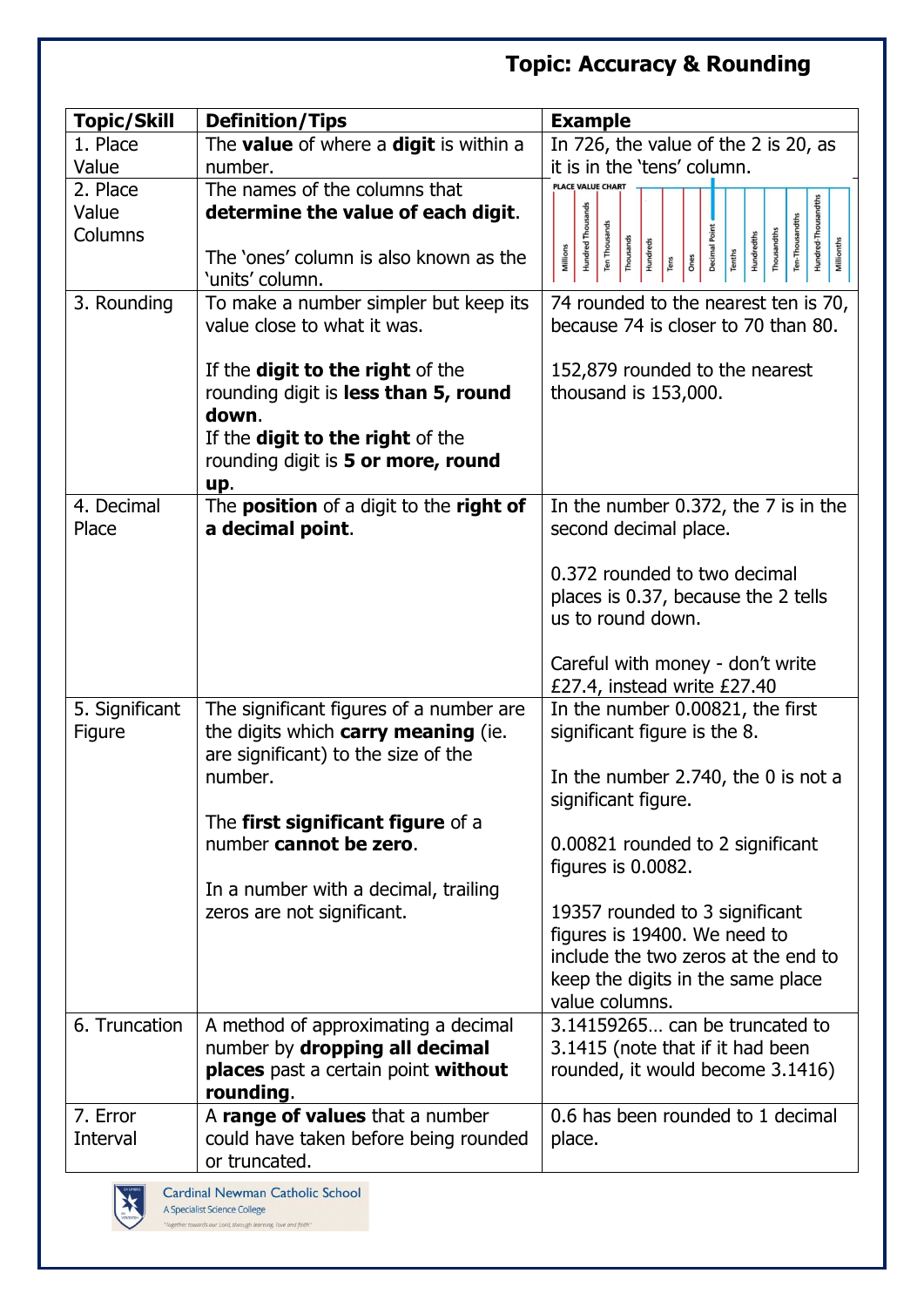|               |                                                    | The error interval is:                                                                                                                                       |
|---------------|----------------------------------------------------|--------------------------------------------------------------------------------------------------------------------------------------------------------------|
|               | An error interval is written using                 |                                                                                                                                                              |
|               | inequalities, with a <b>lower bound</b> and        | $0.55 \leq x \leq 0.65$                                                                                                                                      |
|               | an upper bound.                                    |                                                                                                                                                              |
|               |                                                    | The lower bound is 0.55                                                                                                                                      |
|               | Note that the lower bound inequality               | The upper bound is 0.65                                                                                                                                      |
|               | can be 'equal to', but the upper bound             |                                                                                                                                                              |
|               | cannot be 'equal to'.                              |                                                                                                                                                              |
| 8. Estimate   | To find something close to the                     | An estimate for the height of a man                                                                                                                          |
|               | correct answer.                                    | is 1.8 metres.                                                                                                                                               |
|               |                                                    |                                                                                                                                                              |
| 9.            | When using approximations to estimate              | $\frac{348 + 692}{0.526} \approx \frac{300 + 700}{0.5} = 2000$                                                                                               |
| Approximatio  | the solution to a calculation, round               |                                                                                                                                                              |
| n             | each number in the calculation to                  |                                                                                                                                                              |
|               | 1 significant figure.                              | 'Note that dividing by 0.5 is the                                                                                                                            |
|               |                                                    | same as multiplying by 2'                                                                                                                                    |
|               | $\approx$ means 'approximately equal to'           |                                                                                                                                                              |
| 10. Rational  | A number of the form $\frac{p}{q}$ , where p and   | $\frac{4}{9}$ , 6, $-\frac{1}{3}$ , $\sqrt{25}$ are examples of                                                                                              |
| <b>Number</b> | q are integers and $q \neq 0$ .                    | rational numbers.                                                                                                                                            |
|               |                                                    |                                                                                                                                                              |
|               | A number that cannot be written in this            | $\pi, \sqrt{2}$ are examples of an irrational                                                                                                                |
|               | form is called an 'irrational' number              | numbers.                                                                                                                                                     |
| 11. Surd      | The <b>irrational number</b> that is a <b>root</b> | $\sqrt{2}$ is a surd because it is a root                                                                                                                    |
|               | of a positive integer, whose value                 | which cannot be determined                                                                                                                                   |
|               | cannot be determined exactly.                      | exactly.                                                                                                                                                     |
|               |                                                    |                                                                                                                                                              |
|               | Surds have infinite non-recurring                  | $\sqrt{2}$ = 1.41421356  which never                                                                                                                         |
|               | decimals.                                          | repeats.                                                                                                                                                     |
| 12. Rules of  | $\sqrt{ab} = \sqrt{a} \times \sqrt{b}$             | $\sqrt{48} = \sqrt{16} \times \sqrt{3} = 4\sqrt{3}$                                                                                                          |
| <b>Surds</b>  |                                                    |                                                                                                                                                              |
|               |                                                    |                                                                                                                                                              |
|               | $\sqrt{\frac{a}{b}} = \frac{\sqrt{a}}{\sqrt{b}}$   |                                                                                                                                                              |
|               |                                                    | $\sqrt{\frac{25}{36}} = \frac{\sqrt{25}}{\sqrt{36}} = \frac{5}{6}$                                                                                           |
|               |                                                    |                                                                                                                                                              |
|               | $a\sqrt{c} \pm b\sqrt{c} = (a \pm b)\sqrt{c}$      | $2\sqrt{5} + 7\sqrt{5} = 9\sqrt{5}$                                                                                                                          |
|               |                                                    |                                                                                                                                                              |
|               | $\sqrt{a} \times \sqrt{a} = a$                     |                                                                                                                                                              |
|               |                                                    | $\frac{\sqrt{7} \times \sqrt{7} = 7}{\sqrt{3}}$ $\frac{\sqrt{3}}{\sqrt{2}} = \frac{\sqrt{3} \times \sqrt{2}}{\sqrt{2} \times \sqrt{2}} = \frac{\sqrt{6}}{2}$ |
| 13.           | The process of rewriting a fraction so             |                                                                                                                                                              |
| Rationalise a | that the denominator contains only                 |                                                                                                                                                              |
| Denominator   | rational numbers.                                  |                                                                                                                                                              |